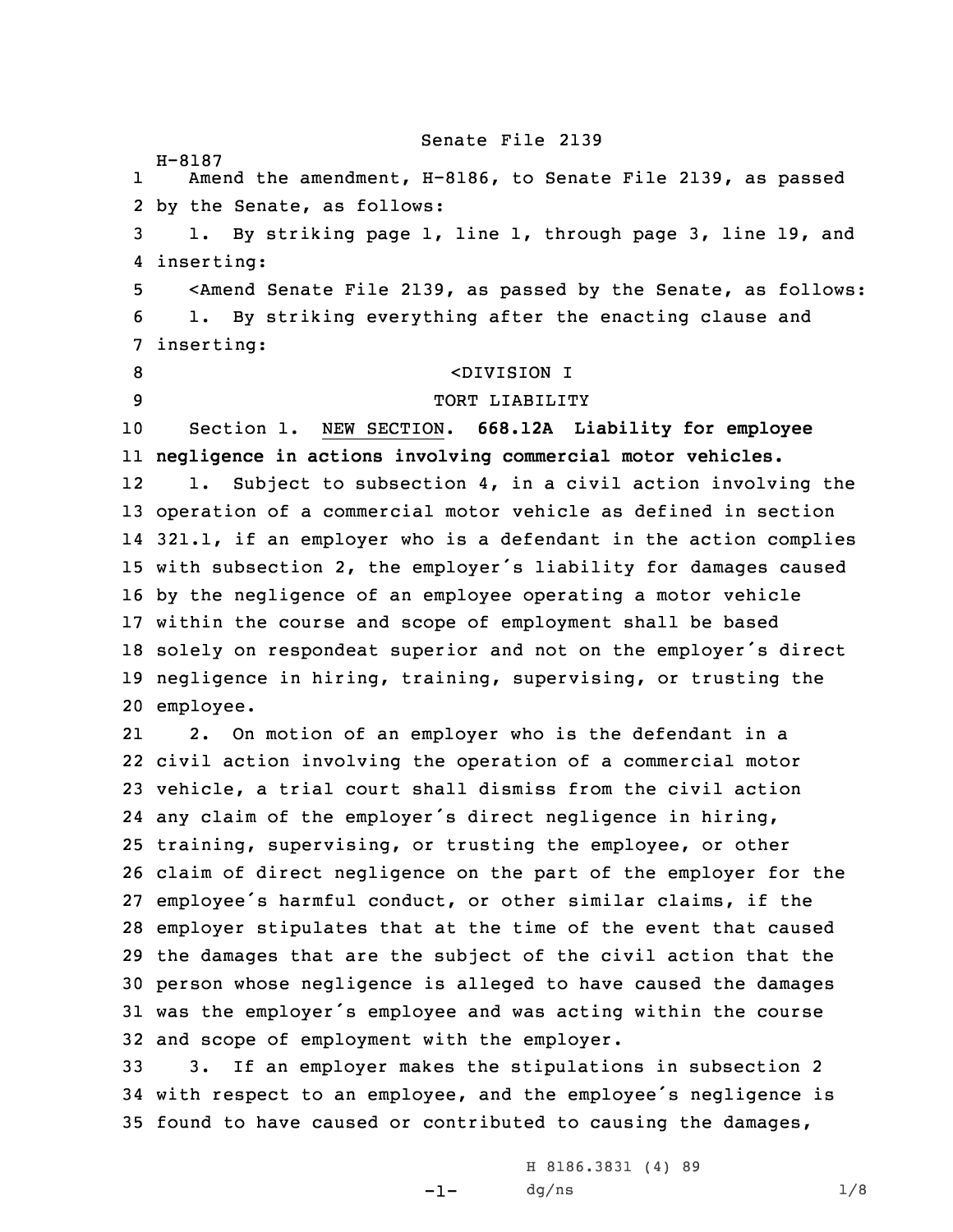1 the employer shall be adjudged liable solely on the basis of 2 respondeat superior for all the resulting damages.

 4. This section shall not apply if the civil action involving <sup>a</sup> commercial motor vehicle arises from an incident for which an employee is convicted under section 321J.2 or found to be in violation of 49 C.F.R. §392.4 or 49 C.F.R. 7 §392.5.

8 5. As used in this section, unless the context requires 9 otherwise:

10 *a. "Convicted"* means convicted of an indictable offense and 11 includes <sup>a</sup> guilty plea or other finding of guilt by <sup>a</sup> court of 12 competent jurisdiction.

<sup>13</sup> *b. "Operation"* or *"operating"* means actual physical control 14 of <sup>a</sup> commercial motor vehicle upon <sup>a</sup> highway as defined in 15 section 321.1.

16 Sec. 2. NEW SECTION. **668.15A Noneconomic damages ——** 17 **commercial motor vehicle owners or operators.**

18 1. As used in this section:

19 *a. "Commercial motor vehicle"* means the same as defined in 20 section 321.1.

21 *b. "Convicted"* means convicted of an indictable offense and 22 includes <sup>a</sup> guilty plea or other finding of guilt by <sup>a</sup> court of 23 competent jurisdiction.

24 *c. "Inflation"* means the annual percentage change in the 25 United States department of labor bureau of labor statistics 26 consumer price Index for all urban consumers for the midwest 27 region, all items, or its successor index.

 *d. "Noneconomic damages"* means damages arising from pain, suffering, inconvenience, physical impairment, mental anguish, emotional pain and suffering, loss of chance, loss of consortium, or any other nonpecuniary damages.

 *e. "Occurrence"* means the event, incident, or happening, and the acts or omissions incident thereto, which proximately caused injuries or damages for which recovery is claimed. *f. "Operation"* or *"operating"* means actual physical control

 $-2-$ 

H 8186.3831 (4) 89  $dg/ns$  2/8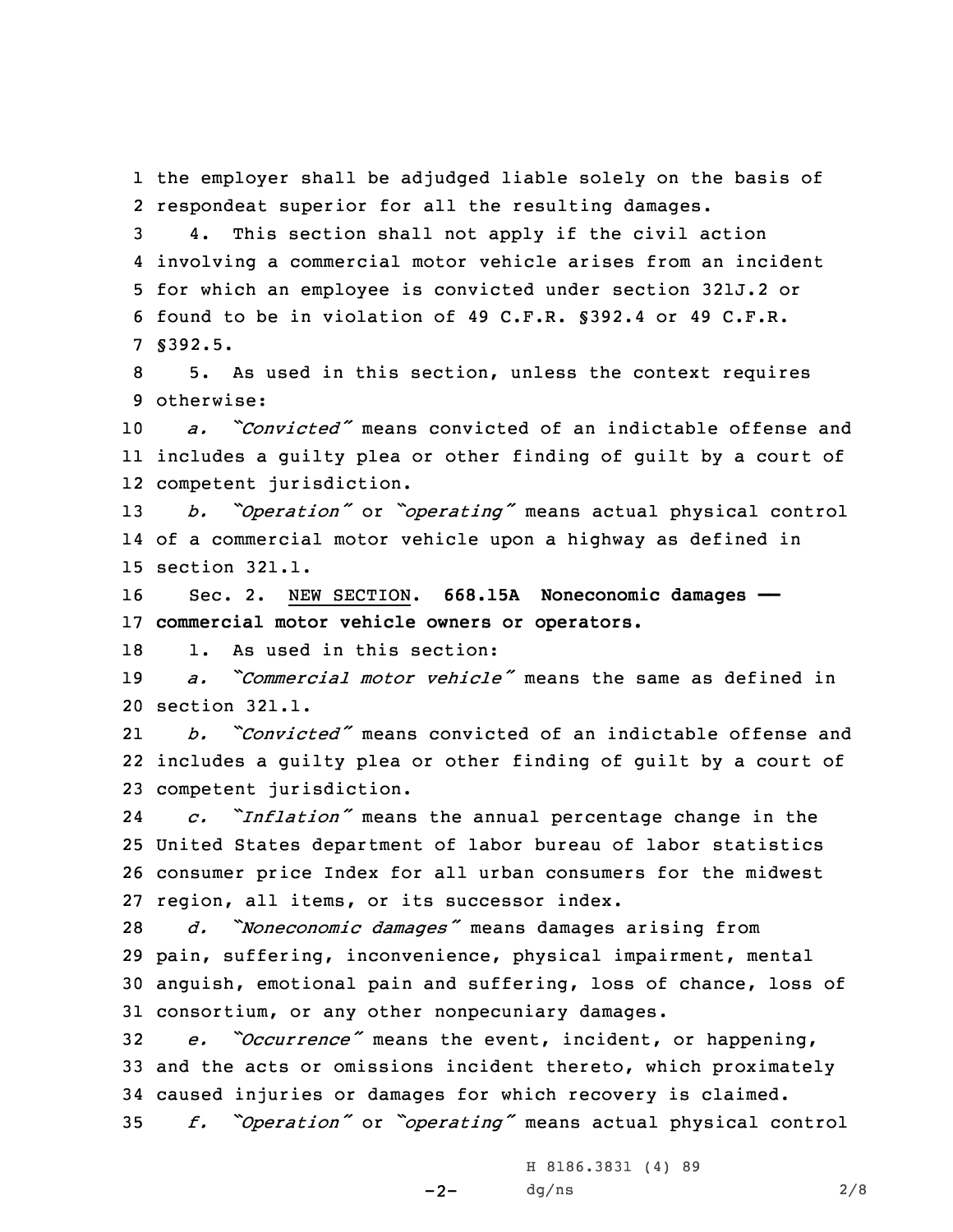1 of <sup>a</sup> commercial motor vehicle upon <sup>a</sup> highway as defined in 2 section 321.1.

 2. The total amount recoverable by each plaintiff in any civil action involving the operation of <sup>a</sup> motor vehicle for noneconomic damages for personal injury or death, whether in tort, contract, or otherwise, against the owner or operator of <sup>a</sup> commercial motor vehicle shall be limited to one million dollars, regardless of the number of claims, theories of liability, or defendants in the civil action.

 3. This section shall not apply if the civil action involving <sup>a</sup> commercial motor vehicle arises from an incident for which an employee is convicted under section 321J.2 or found to be in violation of 49 C.F.R. §392.4 or 49 C.F.R. 14 §392.5.

 4. *a.* The limitation on damages set forth in subsection 2 shall be adjusted for Inflation by the secretary of state on January 1, 2026, and each January 1 of an even-numbered year thereafter.

19 *b.* The secretary of state shall certify the adjusted 20 limitation on damages within fourteen days after the 21 appropriate information is available.

22 Sec. 3. Section 668A.1, subsection 2, Code 2022, is amended 23 to read as follows:

24 2. An award for punitive or exemplary damages shall not be 25 made unless the answer or finding pursuant to [subsection](https://www.legis.iowa.gov/docs/code/668A.1.pdf)  $1$ , <sup>26</sup> paragraph *"a"*, is affirmative. If such answer or finding is 27 affirmative, the jury, or court if there is no jury, shall fix 28 the amount of punitive or exemplary damages to be awarded, and 29 such damages shall be ordered paid as follows:

 *a.* If the answer or finding pursuant to [subsection](https://www.legis.iowa.gov/docs/code/668A.1.pdf) 1, paragraph *"b"*, is affirmative, the full amount of the punitive or exemplary damages awarded shall be paid to the claimant. *b.* If the answer or finding pursuant to [subsection](https://www.legis.iowa.gov/docs/code/668A.1.pdf) 1, paragraph *"b"*, is negative, after payment of all applicable costs and fees, an amount not to exceed twenty-five percent

-3-

H 8186.3831 (4) 89  $dg/ns$  3/8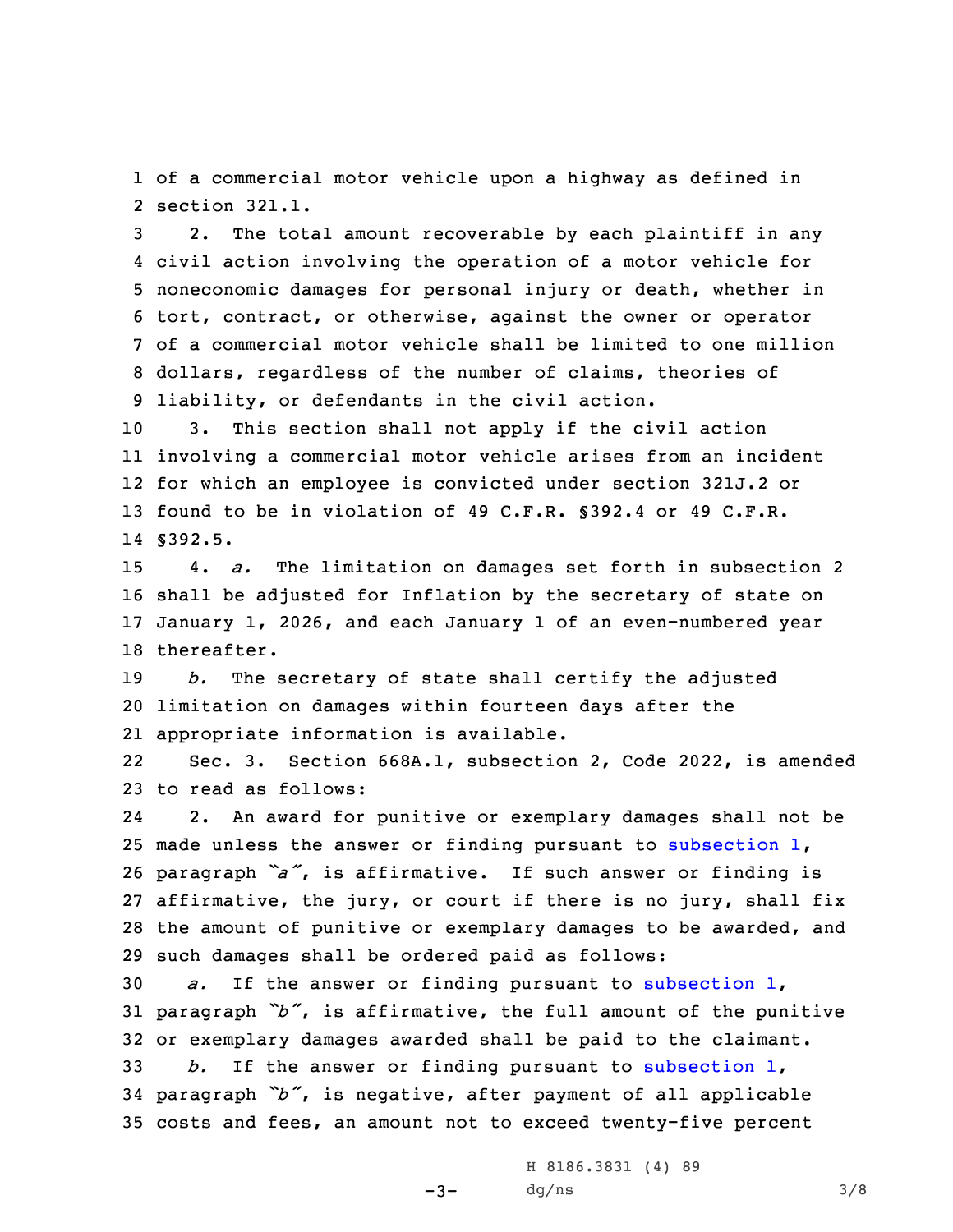of the punitive or exemplary damages awarded may be ordered paid to the claimant, with the remainder of the award to be ordered paid into <sup>a</sup> civil reparations trust fund administered by the state court administrator. Funds placed in the civil reparations trust shall be under the control and supervision of the executive council, and shall be disbursed only for purposes of indigent civil litigation programs or insurance assistance programs.

 *c.* Notwithstanding paragraph *"b"*, if the claim involves the operation of <sup>a</sup> commercial motor vehicle, then the full amount of the punitive or exemplary damages awarded shall be paid to the claimant.

13 Sec. 4. Section 668A.1, Code 2022, is amended by adding the 14 following new subsection:

 NEW SUBSECTION. 2A. <sup>A</sup> claim for punitive or exemplary damages shall not be included in any initial claim for relief. <sup>A</sup> claim for punitive or exemplary damages may be allowed by amendment to the pleadings only after the exchange of initial disclosures pursuant to the Iowa rules of civil procedure and after the plaintiff establishes prima facie proof of <sup>a</sup> triable issue. After the plaintiff establishes the existence of <sup>a</sup> triable issue, the court may, in its discretion and subject to subsection 3, allow discovery on the issue of punitive or exemplary damages as the court deems appropriate. DIVISION II COVID-19 —— PRIVACY PROTECTIONS Sec. 5. Section 27C.2, Code 2022, is amended to read as

28 follows:

29 **27C.2 Proof COVID-19 proof of vaccination immunization ——** 30 **immunization and medical treatment status —— denial of state** 31 **grants or contracts —— penalties.**

 1. Notwithstanding any provision of law to the contrary, an employer shall not require an employee to furnish an immunity passport, and <sup>a</sup> business, educational institution, or governmental entity shall not require <sup>a</sup> customer, patron,

 $-4-$ 

H 8186.3831 (4) 89  $dg/ns$  4/8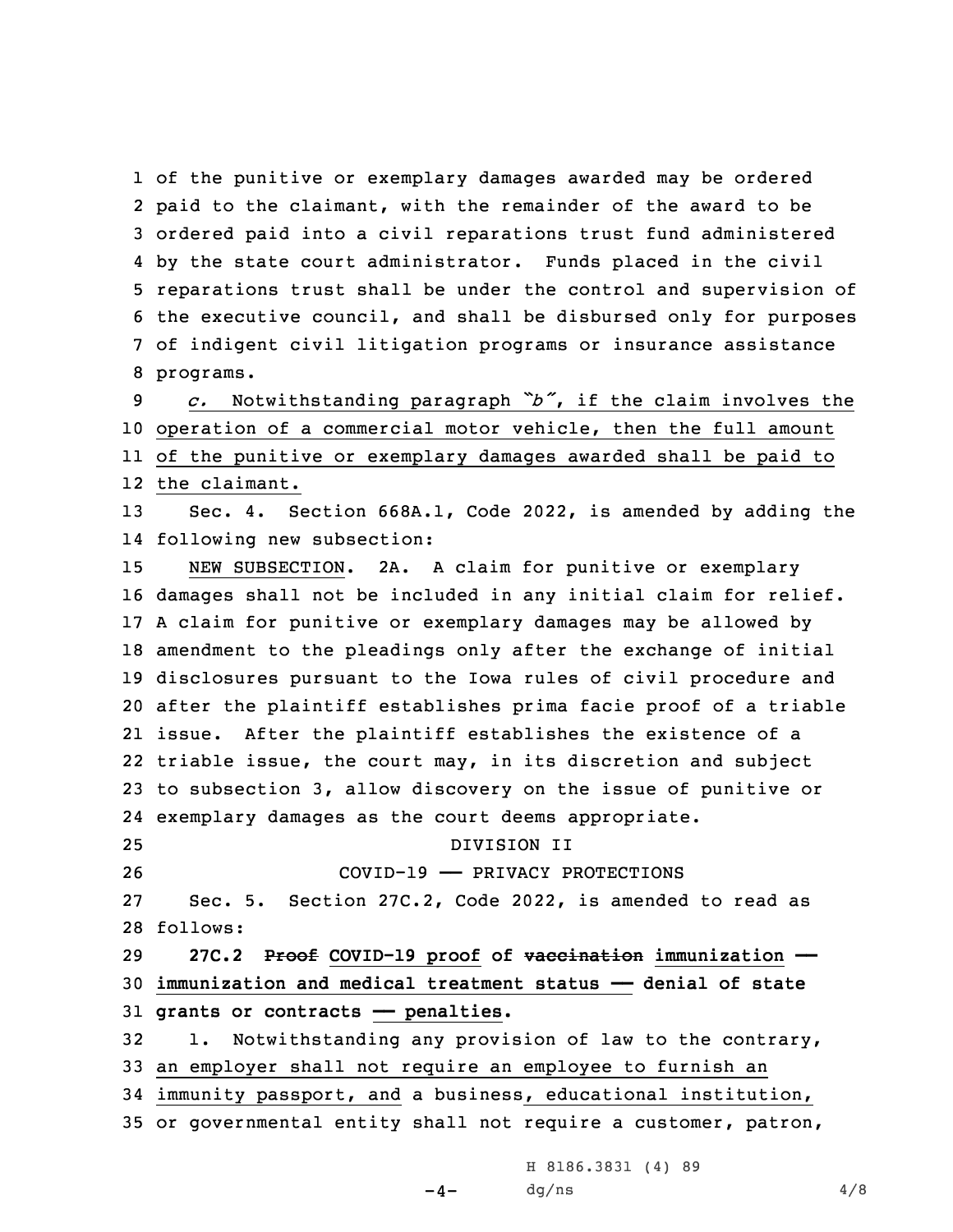client, patient, or other person who is invited onto the premises of the business, educational institution, or 3 governmental entity to furnish proof of having received a 4 <del>vaccination for COVID-19, as defined in section  $686D.2$ ,</del> an immunity passport prior to entering onto the premises of the business, educational institution, or governmental entity. This [section](https://www.legis.iowa.gov/docs/code/27C.2.pdf) does not prohibit <sup>a</sup> business or governmental entity from implementing <sup>a</sup> COVID-19 screening protocol that 9 does not require proof of vaccination for COVID-19. 2. <sup>A</sup> business, educational institution, employer, or governmental entity shall not do any of the following: 12 *a.* Refuse, withhold from, or deny to <sup>a</sup> person any services, goods, facilities, advantages, privileges, access, transportation or freedom of movement, licensing, educational opportunities, or access to medical care, based on the person's COVID-19 immunization status. *b.* Except when federal law otherwise requires, exclude, segregate, refuse to serve, require <sup>a</sup> mask or other facial covering, require testing, or otherwise unfairly discriminate against <sup>a</sup> person, based on the person's COVID-19 immunization 21 status. 22 *c.* Except when federal law otherwise requires, inquire into the COVID-19 medical treatment status or maintain <sup>a</sup> record of the COVID-19 medical treatment status of <sup>a</sup> person. *d.* Except when federal law otherwise requires, maintain an existing record of the COVID-19 medical treatment status of <sup>a</sup> person if the person requests that the record be deleted. 3. *a.* Subsection 2, paragraph *"c"*, shall not interfere with <sup>a</sup> person's right to access the person's own health information under any applicable state or federal law or any responsibility of <sup>a</sup> health care professional to comply with any applicable state or federal law or standards of care in administering health care to <sup>a</sup> person. *b.* Subsection 2, paragraphs *"a"*, *"c"*, and *"d"*, shall not apply to <sup>a</sup> health carrier as defined in section 514J.102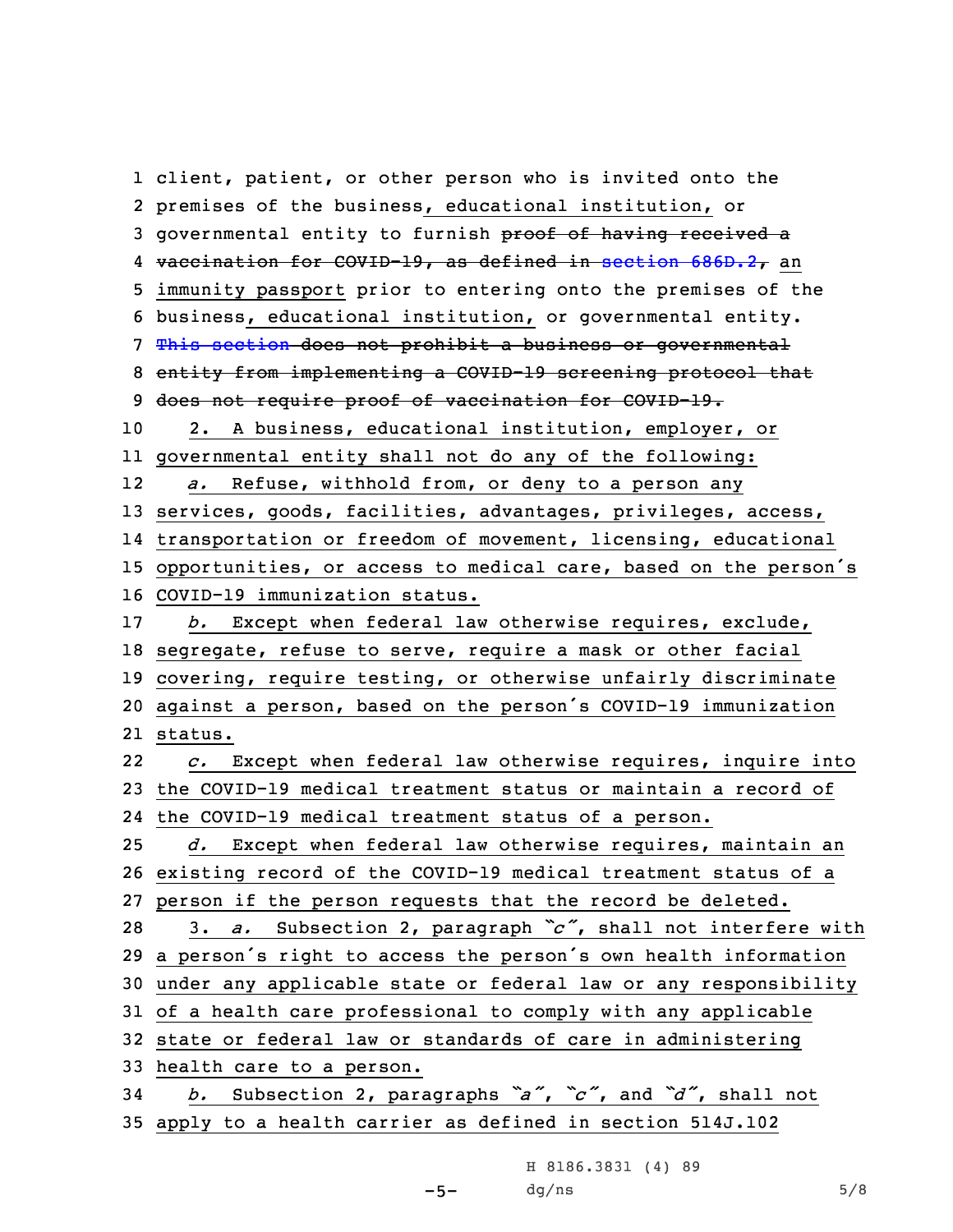or to <sup>a</sup> person engaged in the business of insurance who is regulated under chapter 508 in relation to <sup>a</sup> contract, benefit, term, condition, or type of coverage based on sound actuarial principals or related to actual or reasonably anticipated experience. 2. 4. Notwithstanding any provision of law to the contrary, grants or contracts funded by state revenue shall 8 not be awarded to or renewed with respect to a business or 9 governmental entity any of the following: *a.* <sup>A</sup> business or governmental entity that violates subsection 1 on or after May 20, 2021. 12 *b.* An educational institution or employer that violates subsection 1 on or after the effective date of this division of this Act. 5. Except when federal law otherwise requires immunization against COVID-19 related to employment, if an employer discharges an employee based on the employee's COVID-19 immunization status, the discharged individual files <sup>a</sup> claim for benefits pursuant to section 96.6, and the department of workforce development determines the discharged individual was discharged based upon the discharged individual's COVID-19 immunization status in violation of this section, the employer shall pay <sup>a</sup> fine of fifty thousand dollars to the department of workforce development. Upon receipt of the fine, the department of workforce development shall award twenty-five thousand dollars to the discharged individual and shall retain twenty-five thousand dollars as repayment receipts as defined in section 8.2. Notwithstanding section 8.33, moneys retained by the department of workforce development pursuant to this section are not subject to reversion to the general fund of the 31 state.  $3.6$ . For the purposes of this [section](https://www.legis.iowa.gov/docs/code/27C.2.pdf): *a. "Business"* means <sup>a</sup> retailer required to obtain <sup>a</sup> sales tax permit pursuant to [chapter](https://www.legis.iowa.gov/docs/code//423.pdf) 423, <sup>a</sup> nonprofit or

35 not-for-profit organization, or an establishment which is open

-6- dg/ns 6/8H 8186.3831 (4) 89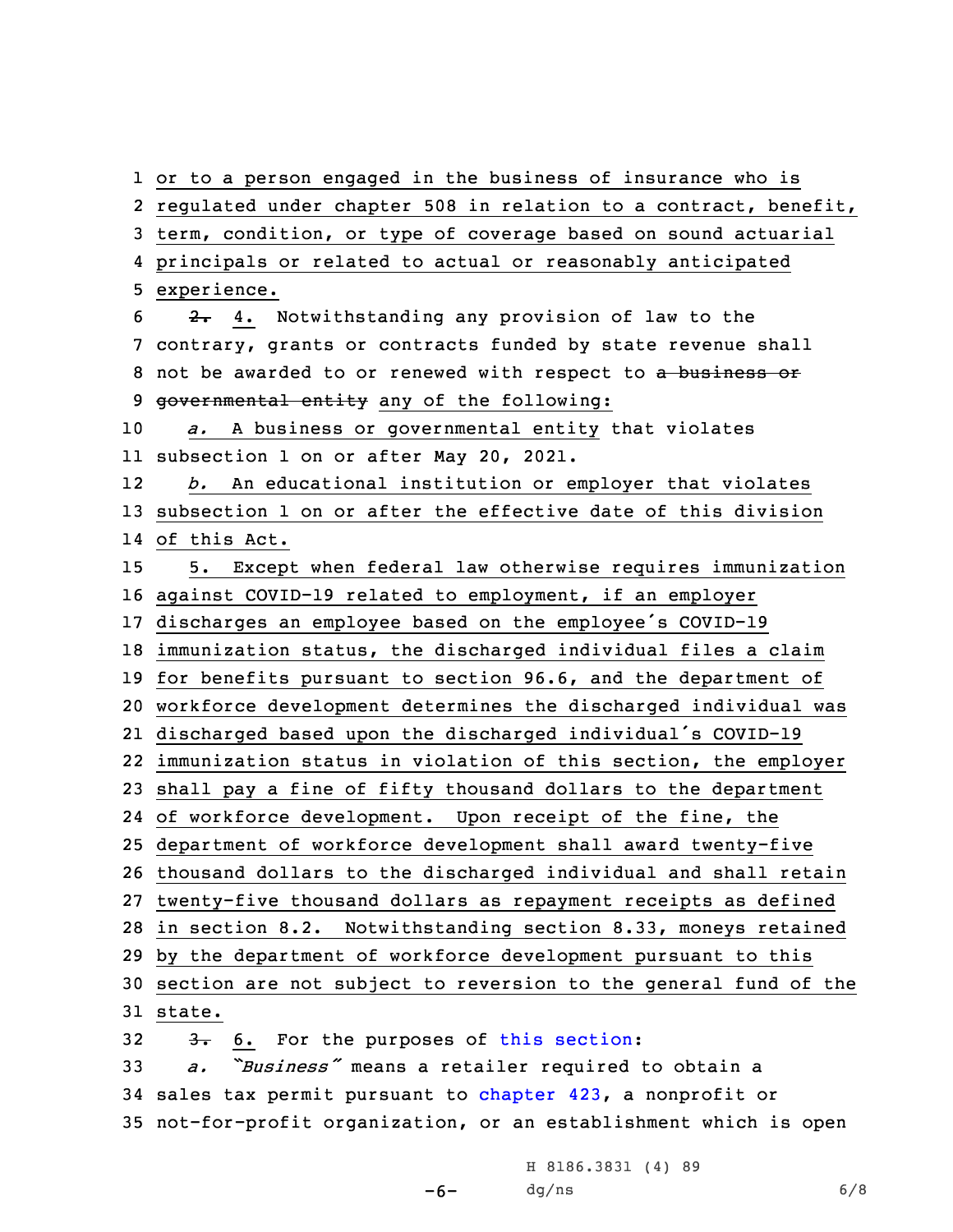1 to the public at large or where entrance is limited by <sup>a</sup> cover 2 charge or membership requirement, but does not include a health 3 care facility as defined in [section](https://www.legis.iowa.gov/docs/code/686D.2.pdf) 686D.2.

4 *b. "COVID-19"* means the same as defined in section 686D.2. *c. "COVID-19 immunization"* or *"immunization against COVID-19"* means receiving <sup>a</sup> vaccination against COVID-19 which may include <sup>a</sup> vaccine for which <sup>a</sup> biologics license application has not been approved pursuant to 42 U.S.C. §262 by the United States food and drug administration. *d. "Educational institution"* includes any licensed child care center as defined in section 237A.1, preschool, elementary 12 or secondary school, community college, area education agency, or postsecondary college or university and their governing

14 boards.

<sup>15</sup> *e. "Employee"* means an individual who is employed in

<sup>16</sup> this state for wages by an employer. *"Employee"* includes an 17 applicant for employment.

<sup>18</sup> *f. "Employer"* means <sup>a</sup> person, as defined in chapter 4, who 19 in this state employs for wages <sup>a</sup> natural person.

 *b. g. "Governmental entity"* means the state or any political subdivision of the state that owns, leases, or operates buildings under the control of the state or <sup>a</sup> 23 political subdivision of the state, but does not include a health care facility as defined in [section](https://www.legis.iowa.gov/docs/code/686D.2.pdf) 686D.2.

<sup>25</sup> *h. "Health care professional"* means <sup>a</sup> person who is

26 licensed, certified, or otherwise authorized or permitted by

27 the law of this state to administer health care in the ordinary

28 course of business or in the practice of <sup>a</sup> profession.

<sup>29</sup> *i. "Immunity passport"* means <sup>a</sup> document, digital record,

30 or software application indicating that <sup>a</sup> person has received

31 immunization against COVID-19 or has gained natural immunity

32 through infection and recovery.

<sup>33</sup> *j. "Medical treatment"* means <sup>a</sup> health care treatment, <sup>34</sup> service, or procedure designed to maintain or treat <sup>a</sup> person's 35 physical or mental condition, and includes preventive care,

> -7- H 8186.3831 (4) 89  $dg/ns$  7/8